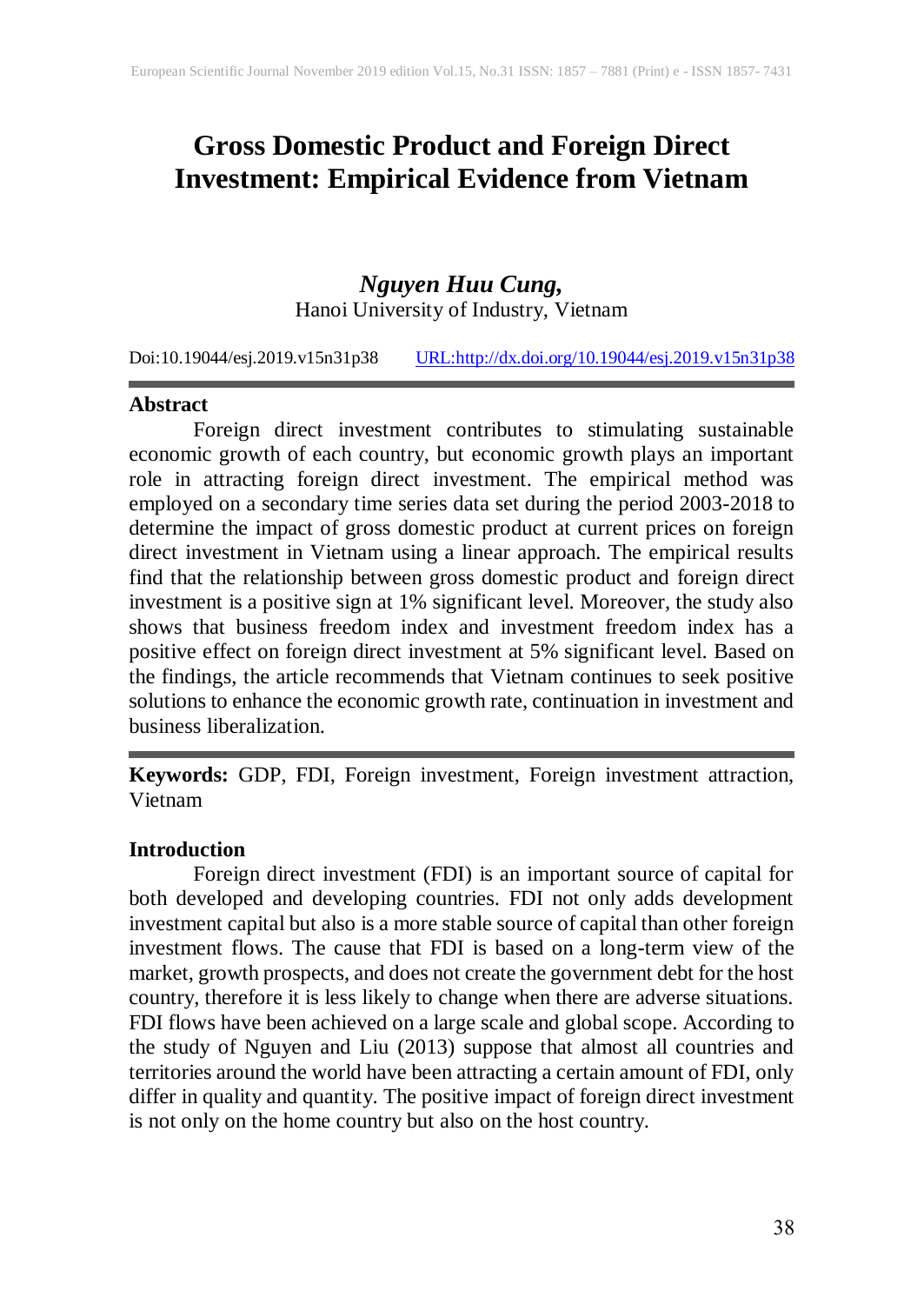For host countries, there are several important roles in the process of socio-economic development. *Firstly,* FDI contributes a large amount of capital to the economy. During the period of closed economy, the countries had only one direction to exploit domestic capital for development, may have more foreign aid from a few other countries. While the initial capital accumulation is really limited and not enough to become a driving force for long-term and breakthrough development. Due to these reasons, in fact, most countries have developed a free-market economy, and since then, many socioeconomic sectors have been developed such as international trade, international investment (including FDI), foreign aid, employment, per capita income, living standards, others. In addition, the addition of FDI inflows also helps the host countries reducing the burden of public debt and external debt. *Secondly,* through FDI, countries receive more modern or different technologies than domestic ones. This is a breakthrough solution for development. In fact, technology is the decisive factor for the growth and development of every country in the world, especially for developing countries. The common prosperity of the human world also comes from the development of technology. Therefore, strengthening technological capacity is always one of the top development priority targets of every country. *Thirdly,* FDI stimulates the enhancement of corporate and national governance capacity. Through FDI, domestic enterprises will receive effective management methods and skills in production and business, simultaneously promoting a change in awareness and management skills of state officials from the central government to the local government in the trend of international integration. *Fourthly,* Expanding markets and promoting exports through FDI attraction for the host countries. Export is one of the important determinants of economic growth for each country. In order for export activities to become a reality and to continuously expand both quantity and quality in the context of limited domestic advantages of countries, countries need an external support force including FDI inflows. Especially for developing countries, in fact, although these countries have the ability to produce at a competitive cost but still difficult to penetrate the international market. Most FDI activities are carried out by transnational corporations (TNCs). In all countries, TNCs play an important role in expanding exports due to their position and reputation in the international production and trade system. This analysis shows that the special incentives in developing countries' policies to attract FDI is to encourage export-oriented foreign investment and Vietnam is not an exception. *Fifthly,* FDI contributes to promoting economic restructuring. Under the impact of the internationalization trend and international division of labor, the intrinsic economy requires a change in line with this trend. Through FDI, countries will have more opportunities to participate in the process of economic integration among countries around the world, thereby, it is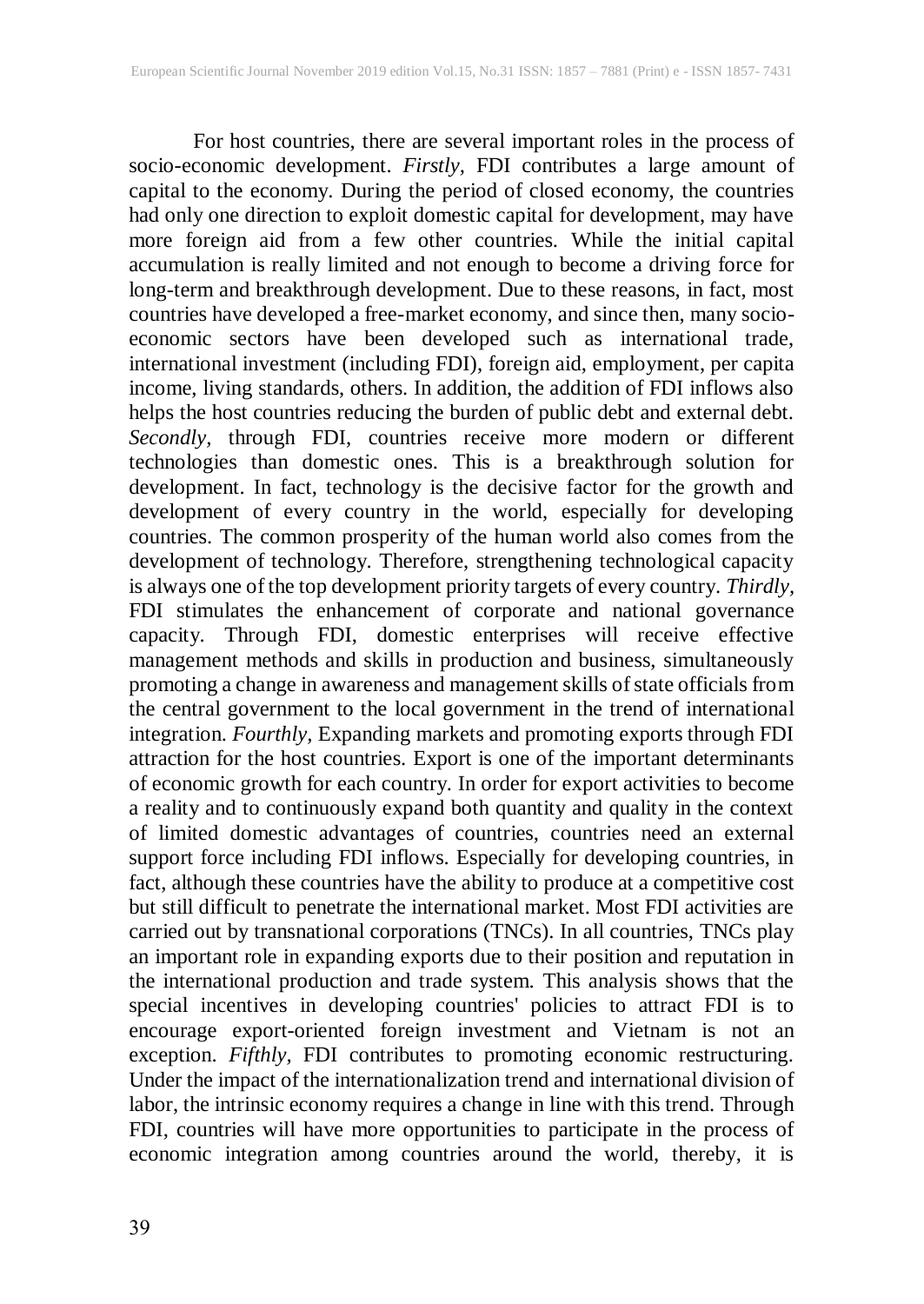necessary to change the domestic economic structure to suit the international division of labor and the general level of development, creating favorable conditions in attracting FDI inflows. *Sixthly,* FDI contributes to developing human resources and job creation. One of the important factors promoting economic growth is human resource development and job creation. Foreign investors are particularly interested in taking advantage of cheap labor in host countries to maximize profits, strengthen their foothold and maintain a competitive advantage in the world market. Therefore, the number of employees are directly worked in FDI enterprises is increasing rapidly in countries, especially in developing countries. Moreover, service provision and outsourcing activities for FDI projects also create more job opportunities. *Finally,* FDI contributes to the state budget. Through investment activities for production and business sectors in the host country, FDI enterprises contribute to the state budget through taxes such as value-added tax, import, and export tax, special consumption tax, resources tax, individual income tax, others.

How to attract FDI inflows? FDI inflows have been expanded on a large scale and a global scale, causing countries to pay special attention through incentive policies to attract these capital flows, and Vietnam is not an exception. In the history of attracting foreign investment, Vietnam applied Law on foreign investment in 1987. This law could be considered as a first milestone to realize the management mindset shifting from subsidized concentration to freemarket economy, integration with the world, at the same time, it is also the starting time for FDI flows into Vietnam. At the time, Vietnam's foreign investment law was judged by economists to be relatively open and had some of the most progressive contents in the region. However, Vietnam was still a strange region for foreign businesses and investors. Their understanding of the Vietnamese economy was unclear. Moreover, Vietnam's integration with the world economy had many barriers, not yet became a member of many international economic organizations, and not yet had many bilateral and multilateral economic cooperation with other countries, especially to be with developed countries. Growth rate, economic size, and market size were still economic indicators of an underdeveloped country. Per capita income was still a socio-economic indicator of a low-income country. The socio-economic infrastructure had not been invested much by the lack of investment capital. The above-analyzed reasons became the limitations in attracting foreign investment capital, although Vietnam had a number of advantages to attract foreign investors such as the diversity and abundance of natural resources, young and cheap labor force, openness of policies, others. As a result, from 1987 to 1990, the total registered FDI capital was only about USD 1.1 billion, but the total realized FDI capital was lower and only reached a few hundred million USD (Nguyen and Liu, 2013).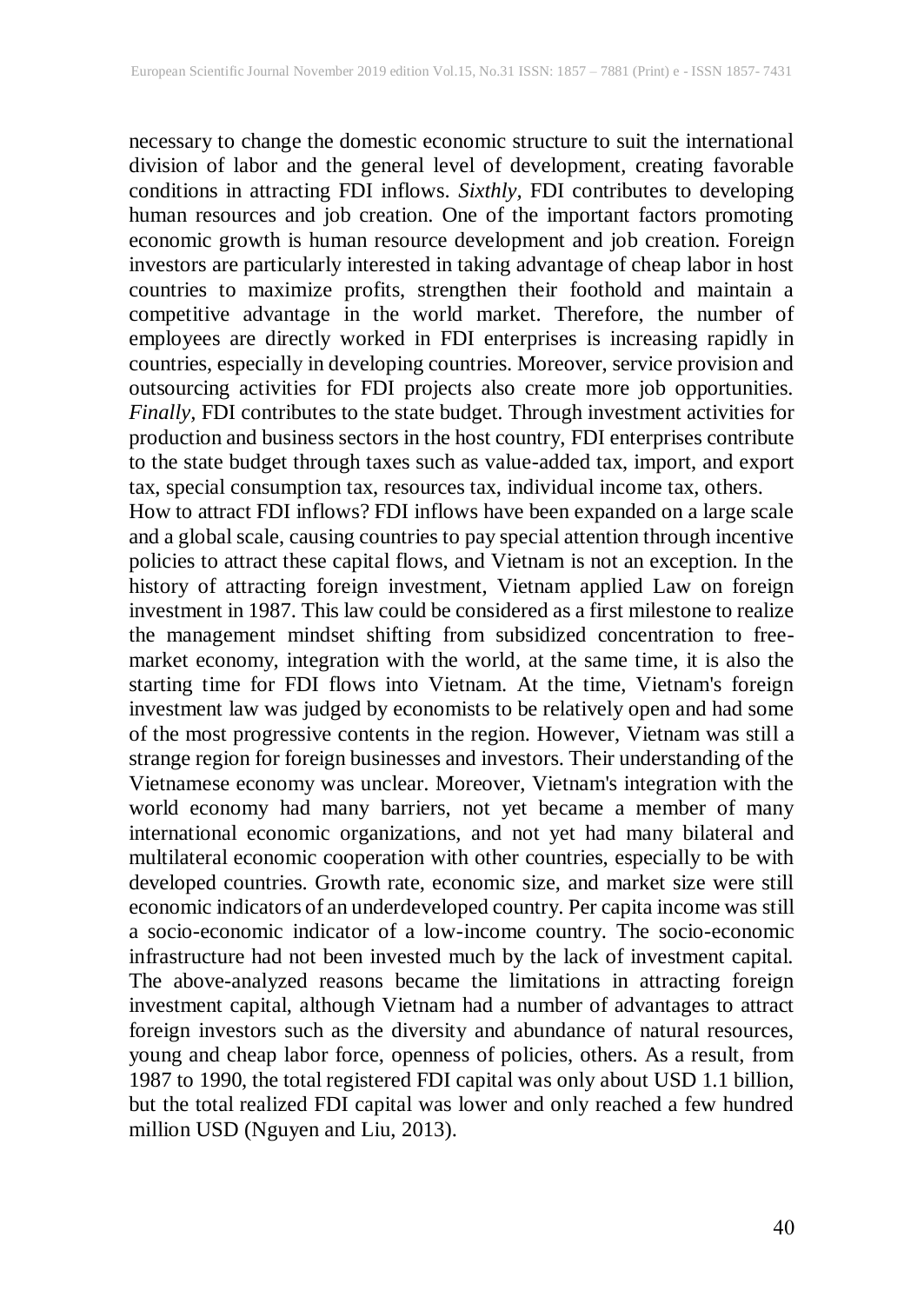Since 1991, Vietnam implemented many economic reforms and made a breakthrough for the comprehensive development of the economy, including attracting FDI inflows. As a result, TNCs had gradually been present in Vietnam and there was a rapid increase in both quality and quantity of FDI flows. Based on World Bank data, Vietnam's FDI (net inflows, BoP, current) was USD 0.375 billion in 1991 and increased to USD 2.395 billion in 1996. The Asian financial crisis had happened since 1997 in Thailand and as a consequence that stock markets, large currency centers and prices of other assets in some Asian countries had been effected simultaneously. The economy of several countries was affected serious such as Indonesia, South Korean, and Thailand, and some other countries were slightly impacted such as Hongkong, Malaysia, Laos, Philippines, China, Singapore, Taiwan, Japan, and Vietnam. Several countries had invested directly in Vietnam with a large amount of capital such as Korea, Japan, Taiwan, and others. Therefore, FDI (net inflows, BoP, current) was attracted by Vietnam only about USD 1.59 billion/year in the period 1997-2005. After that, the Asian economy has recovered to the development direction and as a positive phenomenon that many countries continued to increase investment capital into Vietnam, and at the same time, Vietnam also had many reform policies to increase FDI attraction. As a positive result, the average per year during the period 2006- 2018, Vietnam had attracted about USD 9.4 billion (FDI, net inflows, BoP, current). How to attract FDI inflows? What factors affect FDI inflows to Vietnam? Within the scope of this article, the author focuses on analyzing the effect of GDP at current prices on FDI in Vietnam. In addition, the author will also build a second model when adding two other independent variables (investment freedom index, business freedom index) to compare the important role of GDP versus these two variables.

## **2. Literature Reviews**

There are many theories related to the appearance and development of FDI flows that were moved from one country to another such as Life-Cycle Hypothesis, Market Segmentation Theory, Theory of Competition and Market Performance, Product Cycle Theory, Dispersion Theory of Risk, others. These theories are considered as the light leading investors around the world to discover, plan and implement investment projects in other countries in order to seek maximum benefits, especially economic benefits. FDI inflows have been being implemented in fact not only due to the self-demand of the home countries but also the urgent needs of the host countries in the context of investment capital scarcity, especially with developing countries. To attract FDI inflows, in the first stage, developing countries exploit available advantages such as natural resources, cheap labor, new markets, and potential development, without many competitors, preferential tax policies, others.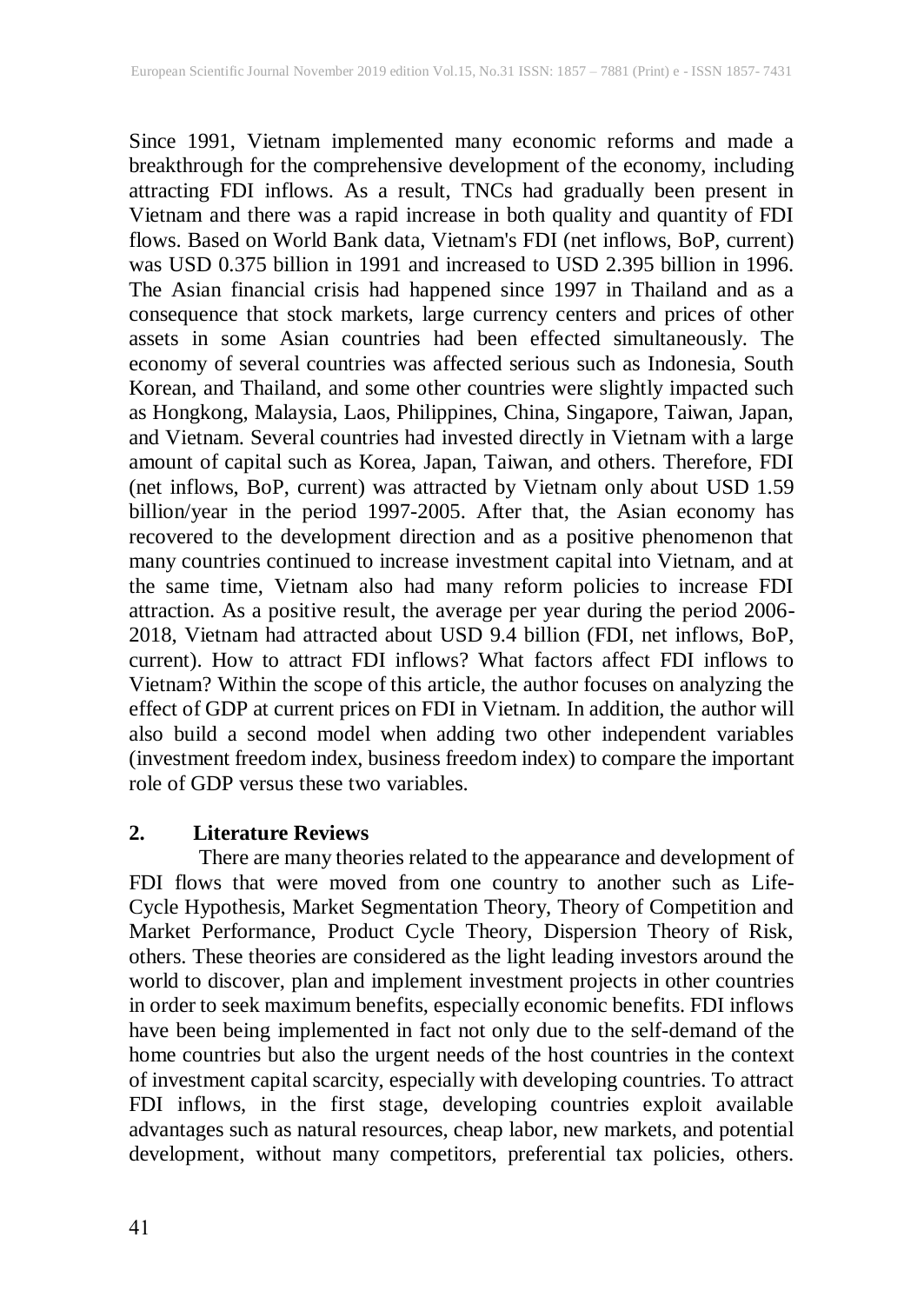During the period of these available advantages were no longer effective and the quality demand of FDI flows rises up, developing countries like developed countries attract FDI by preferential tax policies for high-tech fields, high quality labor, credit interest rates, development of economic infrastructure, economic liberalization, investment liberalization, business liberalization, high growth rate, economic stability, high per capita income, political stability, others.

In fact, whether in development or developing period, the attraction of FDI flows in countries is based on four main groups of factors such as economic (GDP or GNP, GDP per capita, GDP growth rate, purchasing power of currency, ratio of raw material exports to GDP, manufactured imports/GDP, ratio of exports to imports, others), social (ratio of literacy and school enrolment, availability of technical and professional workers, modernization of outlook, strength of labours movement, extent of urbanization), political (frequency of government change by type and period, number of internal armed attacks period, degree of administrative efficiency, degree on nationalism, colonial affiliation, others), policy (corporate taxation, tax incentive laws, attitude toward joint ventures, local content requirements, limitations on foreign personnel) (Franklin and Ahmed, 1978). Thus, the relationship between these groups of factors and FDI inflows is a positive or negative sign?

There are several types of research on the relationship between taxation and FDI from different perspectives. Peters and Kiabel (2015) studied the influence of tax incentives in the decision of an investor to locate FDI in Nigeria. The results found that the relationship between tax incentives and FDI is a negative effect and significant. This means that tax incentives increase but an increase in FDI is not corresponding. Hsu et al. (2018) had a study with the aim to prove why China stopped tax incentives on FDI since 2008. This article used the provincial-level panel data during the period 1998- 2008 before the reform. The finds show that tax incentives are not a determinant of FDI flows into China in this period but the effect of market size and geographic location on FDI inflows is a positive sign and significant. Another research employed a secondary time series data set for the years 1999- 2011 to analyze the relationship between three independent variables (tax burden for foreign-invested enterprises, unit labor costs, inflation index) and FDI flows in Vietnam (Nguyen and Liu, 2015). The results found that the tax burden for foreign-invested enterprises has a negative effect and significant on FDI flows while the impact of unit labor costs and inflation index on FDI flows is a positive significant at 1% level of significance. Thus, the relationship between taxation and FDI inflows has a negative sign and significant in all previous studies that this article has reviewed above.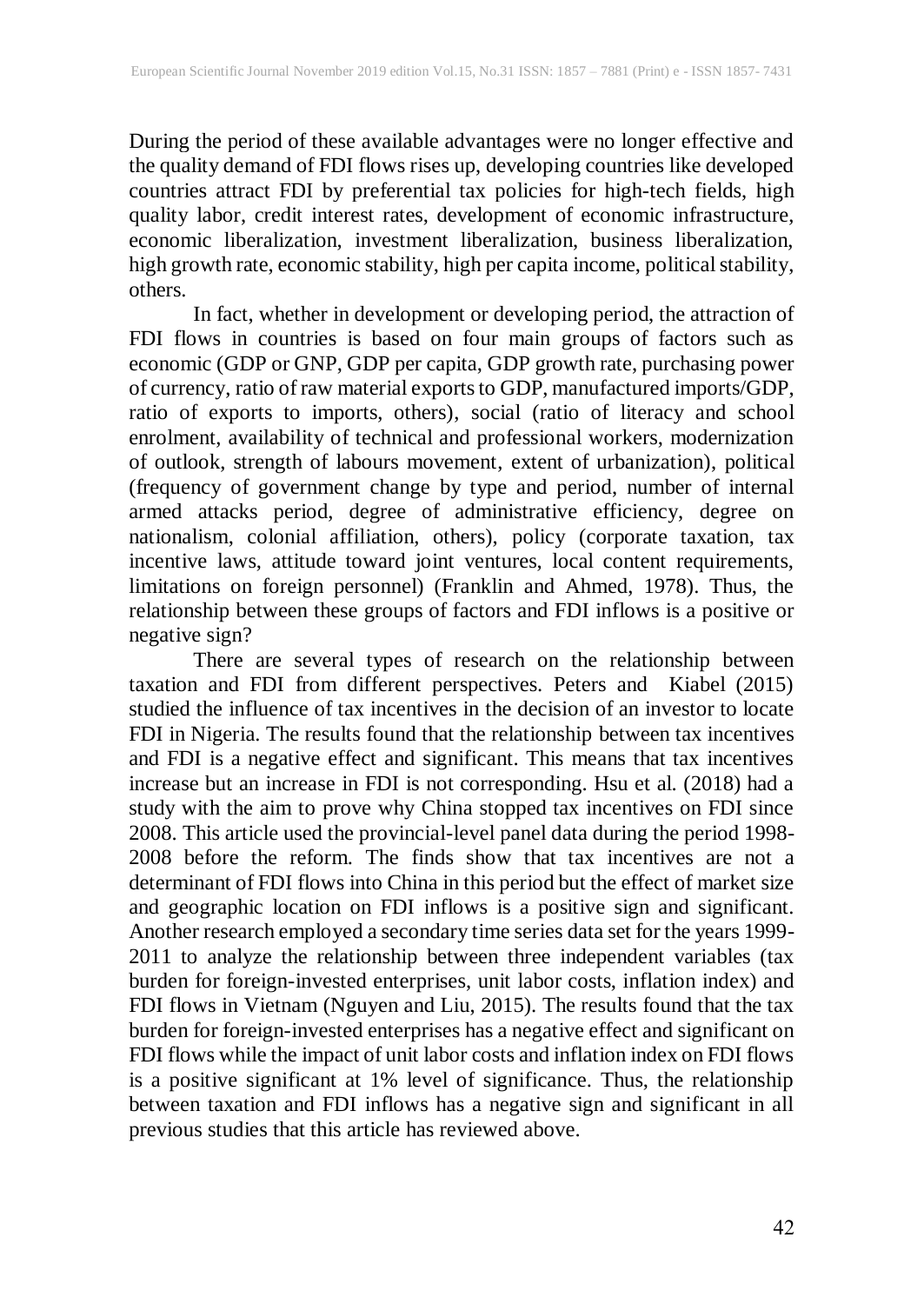Ali and Guo (2005) surveyed 22 enterprises operating in China. The purpose of this survey is to find an answer as to why these companies invest directly in China. This means that what factors affect the attraction of FDI flows into China. The results showed that market size is the most important factor for FDI flows, especially for US enterprises. At the same time, the article also found several other main factors affecting the attraction of FDI inflows into China such as local, export-orientated, Asian firms, low labor costs. Ang (2007) employed an annual time series data for the period 1960–2005 to examine and analyze the determinants of FDI in Malaysia. The finds show that the effect of real GDP on FDI is a positive sign and significant while the relationship between GDP growth rate and FDI has a positive sign and negligible significance. Moreover, there are several other factors promoting FDI into Malaysia such as level of financial development, infrastructure development, and trade openness. Finally, higher statutory corporate tax rates and appreciation of the real exchange rate have a negative impact and discouraged FDI inflows into Malaysia. A data set of macro indicators during the period from FY 1973-74 to FY 2007-08 was employed by the study of Mohiuddin and Salam (2011) to analyze factors attracting FDI inflows into Pakistan. The results show that the exchange rate and Real GDP have a positive effect on FDI, this means, an increase in Rupee and real GDP results in a rise in FDI. Moreover, this study also found that a decrease in price level would have a positive impact on FDI flows. Enisan (2017) researched the determinants of FDI in Nigeria. The results found that there are several main factors affecting FDI such as GDP growth, macro instability, financial development, exchange rate, inflation, and discount rate. Demirhan and Masca (2008) estimated a cross-sectional econometric model to determinate factors affecting FDI inflows in developing countries by employing average value of all data for the 2000-2004 period. Mottaleb and Kalirajan (2010) supposed that developing countries have become more favorable destinations than developing countries. This research employed a panel data set from 68 countries including low-income and lower-middle-income developing countries. The results showed, countries where are more successful in attracting FDI under conditions of larger GDP, high GDP growth rate, higher proportion of international trade and more friendly business environment. This meansthat the relationship between these factors and FDI has a positive effect. Another study used an unbalanced panel data set during the period 1990-2012 to determinate factors affecting FDI flows in developing countries (Kumari and Sharma, 2017). This research found that these are four determinants of FDI flows such as market size, trade openness, interest rate, and human capital. This relationship is a positive sign and significant. Especially, market size is one most significant factors affecting FDI inflows. In Afghanistan, there is a study on determinants of FDI (Wani and Rehman, 2017). This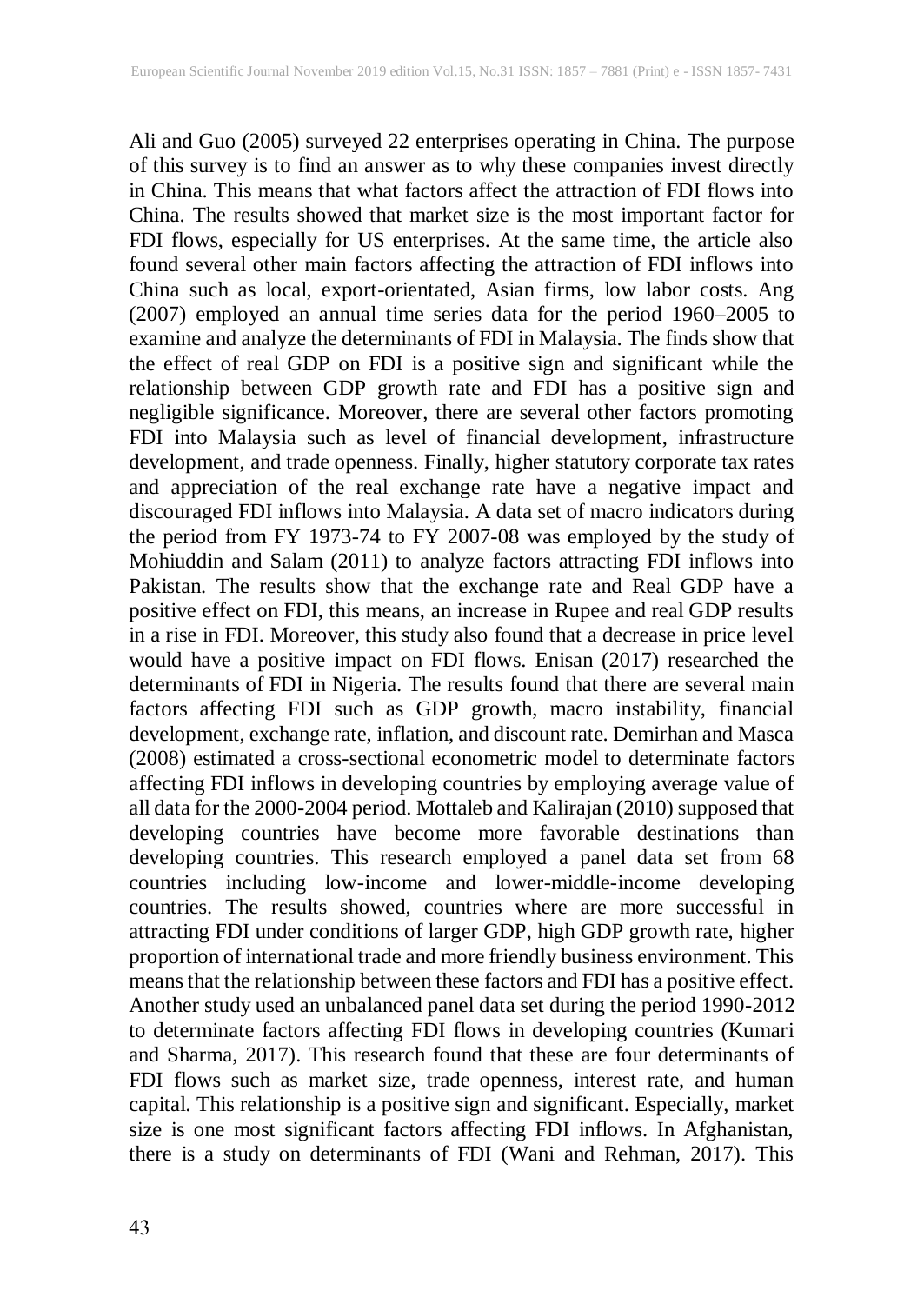research employed a time series data set for the years 2005-2015. The results showed that total debt service, total external debt, GDP and gross fixed capital have a strong positive effect, at the same time, the relationship between inflation and FDI is a negative effect.

## **3. Data and Model**

As analyzed above, in economic theory as well as empirical evidence show that FDI is attracted by several different factors in countries. Within the scope of this research, the author performs the regression and correlation analysis by two linear models. A linear regression model is run on the relationship between GDP at current prices and FDI (net inflows). A linear regression model analyzes the impact of GDP at current prices, investment freedom index and business freedom index on FDI (net inflows). *Firstly*, an empirical analysis method is employed to determine the impact of GDP at current prices on FDI. *Secondly*, in order to assess the importance level of GDP on FDI, the article adds two independent variables (investment freedom index, business freedom index) into the original model to make a comparison about the role of GDP compared to investment freedom index and business freedom index in attracting FDI into Vietnam. A secondary time series data set for the years 2003-2018 is obtained from the World Bank and The Heritage Foundation. The OLS method is used in both models.

The correlation and regression analysis are conducted 2 steps.

*Step 1,* the article analyzes the effect of a dependent variable (GDP at current prices) on an independent variable (FDI, net inflows). The regression equation has the following format:

$$
FDI_t = \hat{\beta}_1 + \hat{\beta}_2 \text{ GDP}_t + \mu_t
$$

Where, FDI is Foreign Direct Investment, net inflows (BoP, current, Bill.US\$)

Where  $\beta_1$  is Intercept Term and  $\beta_2$  is Coefficient

GDP = Gross Domestic Product (current, Bill.US\$)

 $\varepsilon$  = Error Variable

The regression results of this original model show that the statistical indicators are significant. Because, at a 5% level of significance,  $\rho$ <sub>\_</sub>value = 0.000 <  $\alpha$  = 0.05, large R<sup>2</sup> value, block coefficient  $\hat{\beta}_1$  and  $\hat{\beta}_2$  $\wedge$  $\wedge$ be consistent with the economic theory. However, due to the Durbin-Watson test (DW) be too small, this model has autocorrelation phenomena. To remedy this violation, the author uses the general differential equation to perform the regression process. The general differential equation has the following format: violation, the author uses the general differential equation to perform the ession process. The general differential equation has the following format:<br> $FDI_t - \hat{\rho} FDI_{t-1} = \hat{\beta}_1 (1 - \hat{\rho}) + \hat{\beta}_2 (GDP_t - \hat{\rho} GDP_{t-1}) + (\mu_t - \hat{\rho} \mu_{$ 

$$
FDI_t - \rho FDI_{t-1} = \hat{\beta}_1 (1 - \rho) + \hat{\beta}_2 (GDP_t - \rho GDP_{t-1}) + (\mu_t - \rho \mu_{t-1})
$$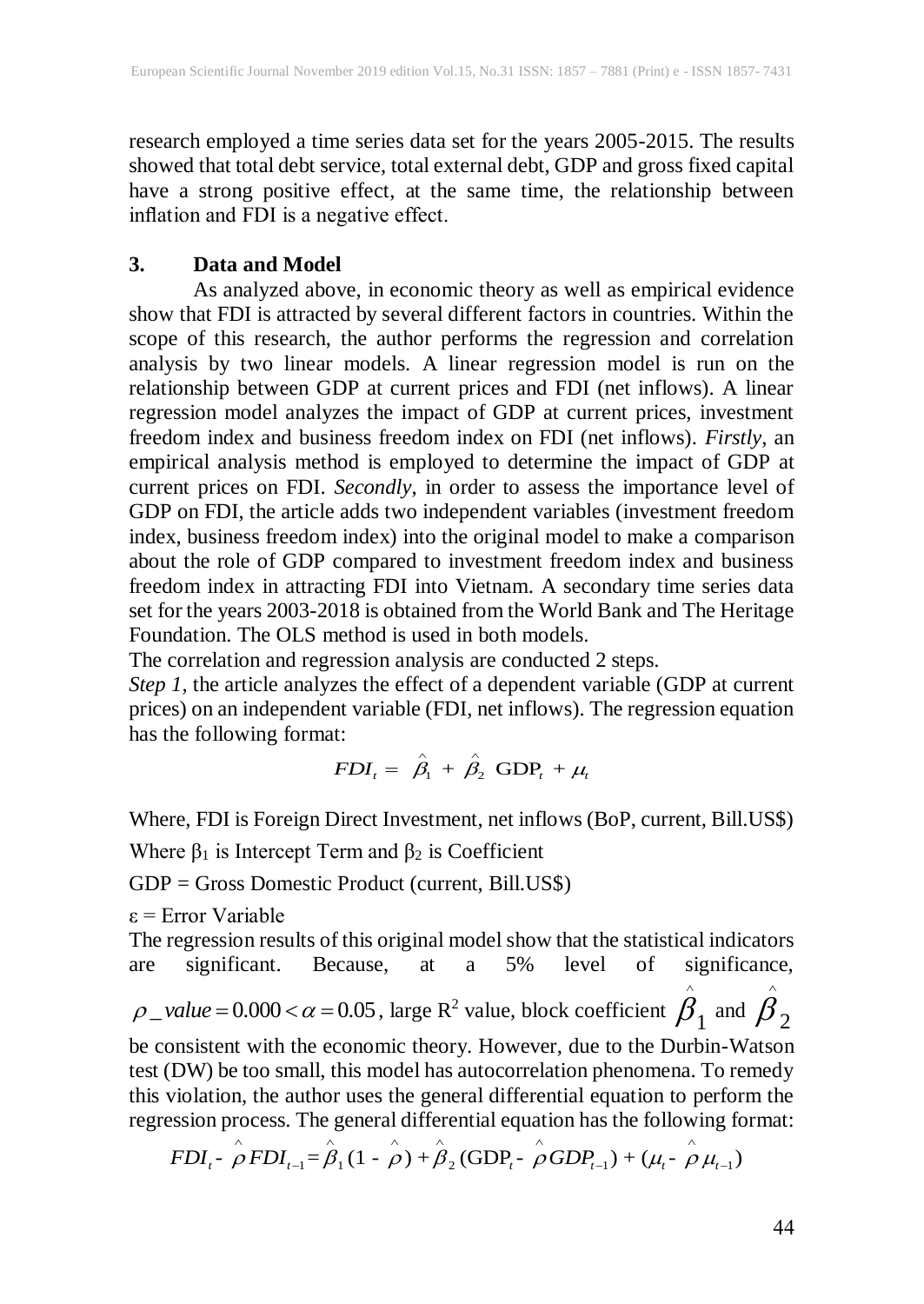The autocorrelation test with the extra regression:

The model has no block coefficient:  $\mathcal{E}_t = \alpha_1 \mathcal{E}_{t-1} + \mathcal{U}_t$ The model has a block coefficient:  $\varepsilon_t = \alpha_0 + \alpha_1 \varepsilon_{t-1} + \varepsilon_t$ 

The results of Equation has not block coefficient:  $E(-1) = 0.563610$ , DW = 1.575418

The results of Equation has block coefficient:  $E(-1) = 0.564911$ , DW = 1.582417

Through the DW statistics and the extra regression, the correlation coefficient estimation grade 1 by  $\rho \approx 0.56$ , to substitute into the general differential<br>equation:<br> $FDI_t - 0.56FDI_{t-1} = \rho_1 (1 - 0.56) + \rho_2 (GDP_t - 0.56GDP_{t-1}) + (\mu_t - 0.56\mu_{t-1})$ equation:  $\hat{e}$  (1.050),  $\hat{e}$  (CF)

*FDI<sub>t</sub>* - 0.56FDI<sub>t-1</sub> = 
$$
\hat{\beta}_1
$$
 (1- 0.56) +  $\hat{\beta}_2$  (GDP<sub>t</sub> - 0.56GDP<sub>t-1</sub>) + ( $\mu_t$  - 0.56 $\mu_{t-1}$ )

The regression results show that the general differential equation has statistical significance and be in line with economic theory.

*Step 2,* the article analyzes the effect of GDP at current prices, investment freedom index and business freedom index on FDI (net inflows). The

regression equation has the following format:  
\n
$$
FDI_t = \hat{\beta}_1 + \hat{\beta}_2 GDP_t + \hat{\beta}_3 INVEST_t + \hat{\beta}_4 BUSINESS_t + \mu_t
$$

Where, FDI is Foreign Direct Investment, net inflows (BoP, current, Bill.US\$)

Where,  $β_1$  is Intercept Term and  $β_2$ ,  $β_3$ ,  $β_4$  are Coefficients

GDP = Gross Domestic Product (current, Bill.US\$)

INVEST = Investment Freedom Index (score)

BUSINESS = Business Freedom Index (score)

 $\varepsilon$  = Error Variable

The statistical indicators show that the model with a dependent variable and three independent variables are statistically significant, consistent with economic theory and the results of previous studies.

## **4. Results and Discussion**

## *4.1. Correlation Analysis between FDI and GDP at current prices*

After performing the operations, the regression results are in the data table below: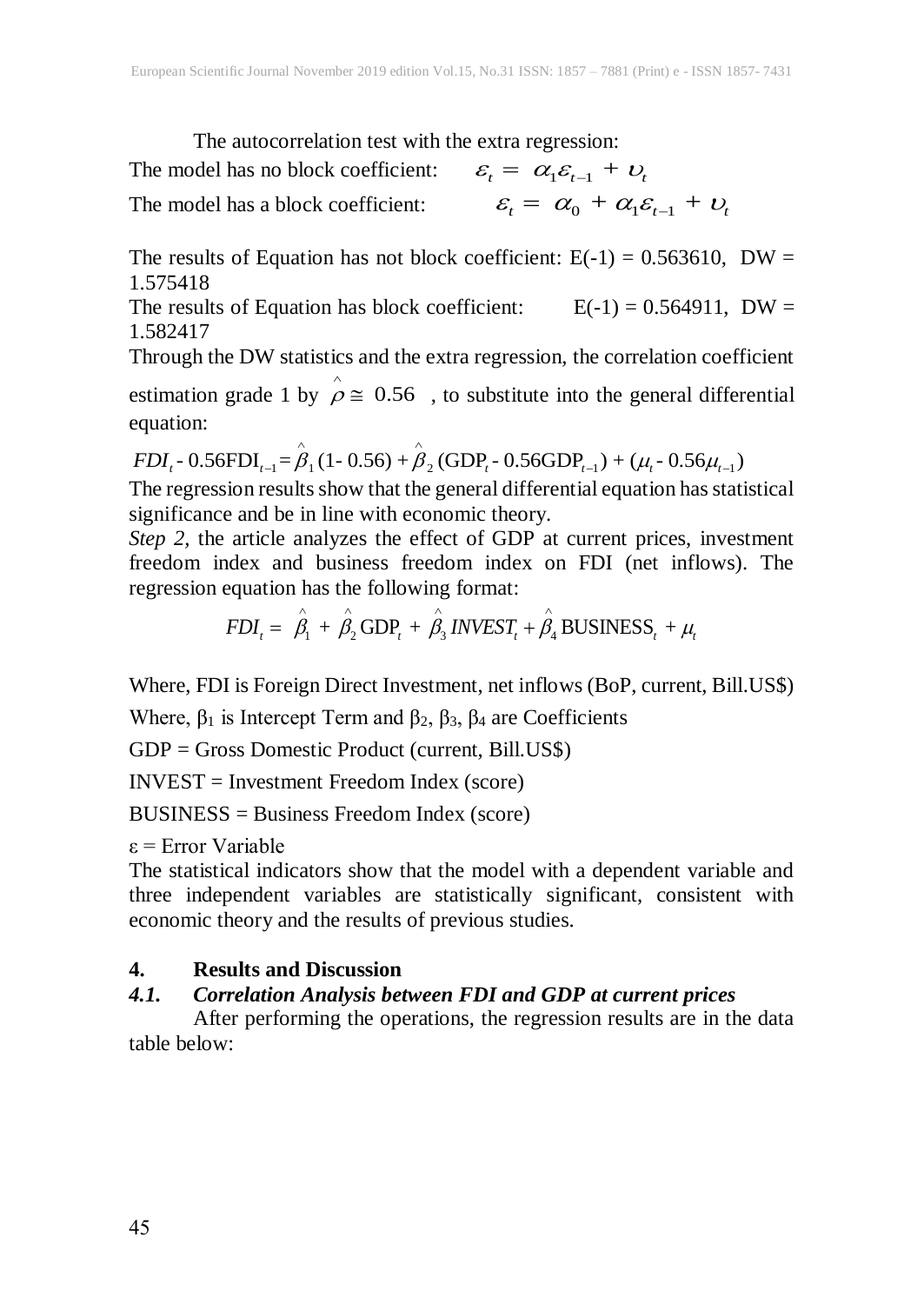| <b>Twore I.</b> Regression Results of the Original model |             |                   |             |          |  |  |  |
|----------------------------------------------------------|-------------|-------------------|-------------|----------|--|--|--|
| Variable                                                 | Coefficient | Std. Error        | t-Statistic | Prob.    |  |  |  |
|                                                          | $-0.247184$ | 0.908061          | $-0.272210$ | 0.7894   |  |  |  |
| GDP                                                      | 0.061759    | 0.006157          | 10.03107    | 0.0000   |  |  |  |
| R-squared                                                | 0.877860    | F-statistic       |             | 100.6224 |  |  |  |
| Durbin-Watson stat                                       | 0.858352    | Prob(F-statistic) |             | 0.000000 |  |  |  |
|                                                          |             |                   |             |          |  |  |  |

*Table 1: Regression Results of the Original Model*

*Source: Correlation Output of Data Collected*

The statistical indicators in Table 1 show that due to *p\_value* of GDP at current prices is so small, this means that the relationship between GDP at current prices and FDI (net inflows) is a positive effect and significant. The regression results also show,  $R^2 = 0.877860$ , this means that the change of GDP at current prices explained 87.7860% of FDI's fluctuation. A large value of  $\mathbb{R}^2$  and F-statistic asserts that the regression model is appropriate. However, the value of Durbin-Watson test is  $d = 0.858352$  while the sample numbers n  $= 16$ , number of independent variable in the model k' = 1, inferred  $d_L = 1.106$ and  $d_U = 1.371$ , due to  $d < d_L$ , concludes that the model has an autocorrelation phenomena grade 1. The article fixesthis error by using the general differential equation. The regression results are in Table 2 below.

| Table 2: Regression Results of the General Differential Equation |             |                    |             |          |  |  |  |
|------------------------------------------------------------------|-------------|--------------------|-------------|----------|--|--|--|
| Variable                                                         | Coefficient | Std. Error         | t-Statistic | Prob.    |  |  |  |
|                                                                  | 0.055674    | 0.902410           | 0.061694    | 0.9517   |  |  |  |
| GDP-0.56*GDP $(-1)$                                              | 0.060428    | 0.012110           | 4.989893    | 0.0002   |  |  |  |
| R-squared                                                        | 0.656983    | Durbin-Watson stat |             | 1.578475 |  |  |  |
| Adjusted R-squared                                               | 0.630597    | Prob(F-statistic)  |             | 0.000247 |  |  |  |

*Source: Correlation Output of Data Collected*

Based on the regression results show that sign of  $\hat{\beta}_1$  and  $\hat{\beta}_2$  is in accordance with economic theory.  $R^2 = 0.656983$ , this means that the change of GDP at current prices explained 65.6983% of FDI's fluctuation. At 5% level of significance ( $\alpha = 5\% = 0.05$ ), the sample numbers n = 16, number of independent variable in the model  $k' = 1$ , inferred  $d<sub>L</sub> = 1.106$  and  $d<sub>U</sub> = 1.371$ . Due to the value *d* of Durbin-Watson test is  $d = 1.567439$  while  $d_u = 1.371$  <  $d = 1.567439 < 4 - d_u = 2.629$ , this demonstrates that the model is not an autocorrelation phenomena. At the same time, due to the *p value* of GDP at current prices is so small; therefore, the effect of GDP at current prices on FDI is too strong. The regression results also show that the block coefficient estimate of the general differential equation is 0.055674, therefore, the block coefficient estimate of the original model is  $\hat{\beta}_1 = [0.055674/(1 - 0.56)] =$ 0.126532 and the slope estimate of the original model  $\hat{\beta}_2 = 0.060428$ . The coefficient  $\hat{\beta}_2$  shows that, in constant of other factors, GDP at current prices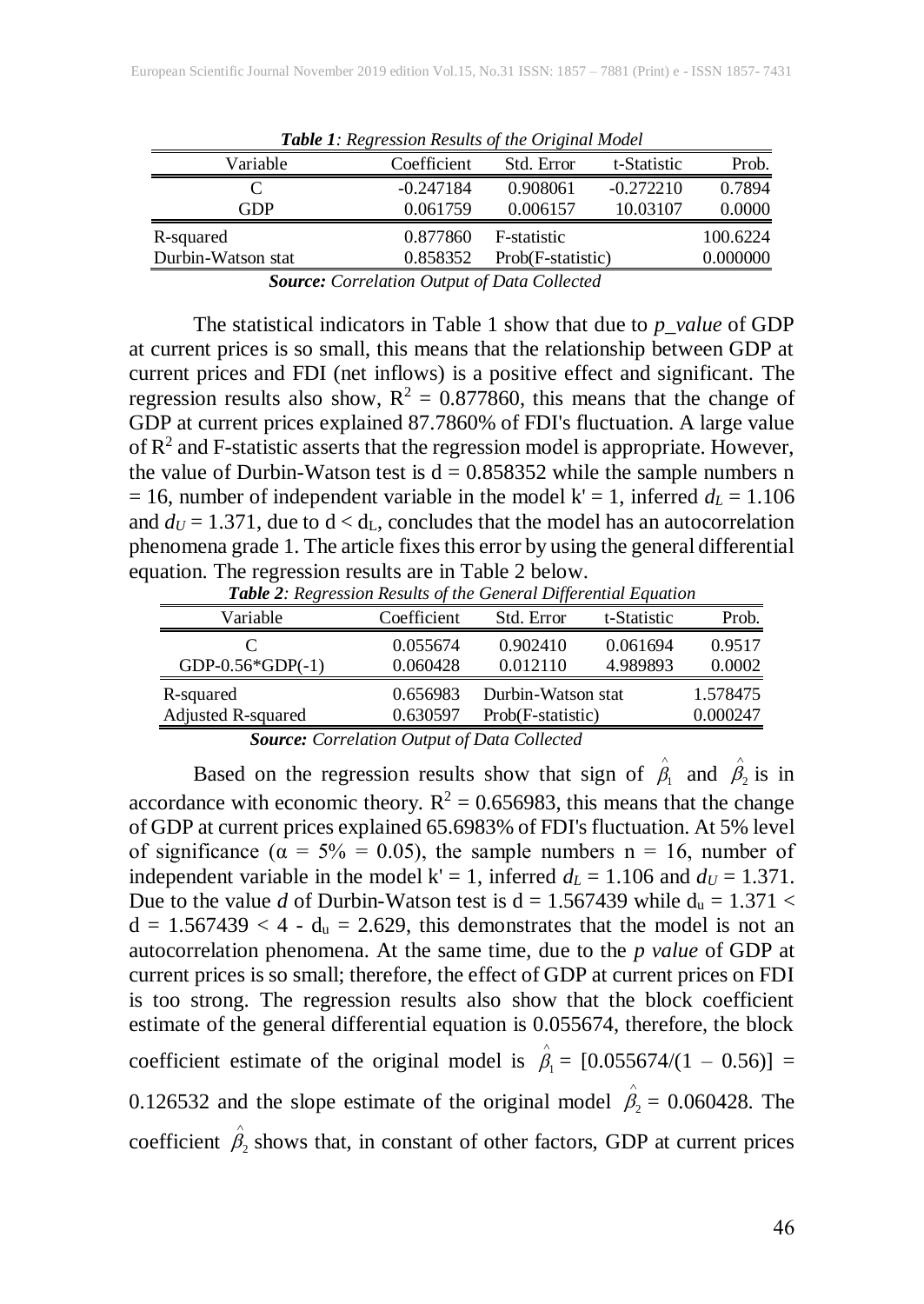increases to USD 1 billion, FDI (net inflows) increases to USD 0.060428 billion. Thus, the relationship between GDP at current prices and FDI (net inflows) has a positive effect and significant. This means that GDP at current prices has an important role in attracting FDI net inflows in Vietnam during the period 2003-2018. The result of this study is also consistent with economic theory and a number of previous studies such as Ang (2007), Mohiuddin and Salam (2011), Mottaleb and Kalirajan (2010), Wani and Rehman (2017).

## *4.2. Correlation and Regression Analysis between TAX and Independent Variables*

The correlation and regression data in Table 3 shows that GDP at current prices, investment freedom index and business freedom index has a statistically significant effect on FDI net inflows. The impact of these independent variables on FDI net inflows is a positive sign.

| <b>Table 3: Regression Results</b> |             |                            |             |          |  |  |  |
|------------------------------------|-------------|----------------------------|-------------|----------|--|--|--|
| Variable                           | Coefficient | Std. Error                 | t-Statistic | Prob.    |  |  |  |
| C                                  | $-10.79668$ | 3.441511                   | $-3.137193$ | 0.0086   |  |  |  |
| GDP                                | 0.060750    | 0.007113                   | 8.540445    | 0.0000   |  |  |  |
| <b>INVEST</b>                      | 0.161106    | 0.061044                   | 2.639189    | 0.0216   |  |  |  |
| <b>BUSINESS</b>                    | 0.119893    | 0.052156                   | 2.298730    | 0.0403   |  |  |  |
| R-squared                          | 0.933737    | F-statistic                |             | 56.36586 |  |  |  |
| Durbin-Watson stat                 |             | 2.050504 Prob(F-statistic) |             | 0.000000 |  |  |  |

*Source: Correlation Output of Data Collected*



Regression results in Table 3 show that the statistical indicators are significant and the model is consistent with economic theory. Three independent variables have a positive effect on a dependent variable. R-squared  $=$ 0.933737, the explanatory level of the determinants of FDI net inflows in terms of  $\mathbb{R}^2$  by 93.3737%. This means that around 93 percent of the variation in FDI net inflows is explained by this model through independent variables like GDP at current prices, investment freedom index and business freedom index. The value *d* of Durbin-Watson test by  $d = 2.050504$  while at 5% level significance ( $\alpha = 5\% = 0.05$ ), sample numbers n = 16, independent variables in the model k' = 3, inferred  $d_L$  = 0.857 and  $d_U$  = 1.728. Due to  $d_u$  = 1.728 < d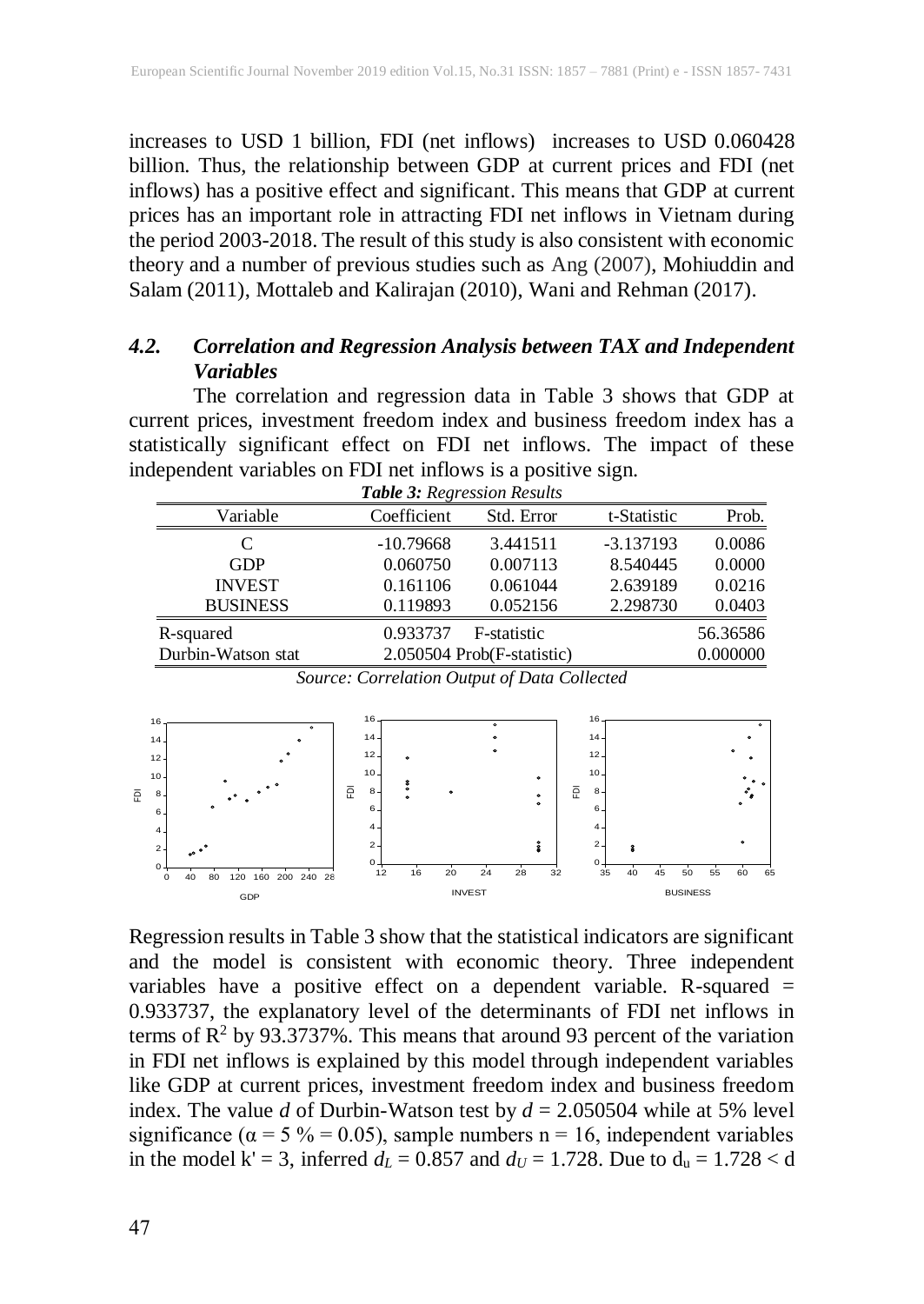$= 2.050504 < 4 - d_u = 2.272$ , this concludes that the model has not and autocorrelation phenomena. With Prob(F-statistic) = 0.000000, the model is suitable at 1% level of significance. The author continues to analyze the regression results of each factor to make a comparison of the importance level among the factors.

## *GDP at current prices*

In economic theory as well as in the research results of previous studies have shown that the relationship between GDP at current prices and FDI inflows is a positive sign. In Table 3, the regression results find that GDP per capita has a positive effect and significant on FDI net inflows at a 1% level of significance. This value implies that in constant condition of other factors, GDP per capita increases to USD 1 billion, an increase in FDI net inflows is USD 0.060750 billion during the period 2003-3018. Vietnam has always been seeking positive solutions to maintain high economic growth rates among the group of countries with the highest growth rates in the world, such as flexible monetary and fiscal policies, two achieved goals of inflation control and high economic growth, a positive support of government for enterprises to reduce costs and increase profits through tax policies, a reduction in enterprise's costs by a reduction in business and investment procedures, government's credit support with low interest rates and long loan terms in several manufacturing and business sectors (especially for startups), others. Evidence that Vietnam's GDP per capita has increased over the years during the period 2003-2018, for example, the average annual economic growth rate in this period (16 years) is about 6.4%. This research results on the relationship between GDP at current prices and FDI net inflows in Vietnam are also consistent with a number of previous studies such as Ang (2007), Mohiuddin and Salam (2011), Mottaleb and Kalirajan (2010), Wani and Rehman (2017).

#### *Investment Freedom Index*

Overall, investment liberalization is a solution or measures to reduce or eliminate barriers that hinder investment activities from one country to another to create a more competitive and equitable investment environment, and favorable conditions for the movement of investment capital among countries. In economic theory, the relationship between investment freedom index and FDI inflows is a positive sign. This means that, in a constant condition of other factors, an increase in investment freedom index results in an increase in FDI attraction. The correlation results show investment freedom index has a positive effect and significant on FDI net inflows at a 5% significance level. Based on the slope of  $\beta_3$ , if investment freedom index increases by 1% then FDI net inflows would increase to USD 0.161106 billion. This also is a true reflection with Vietnam's international commitments on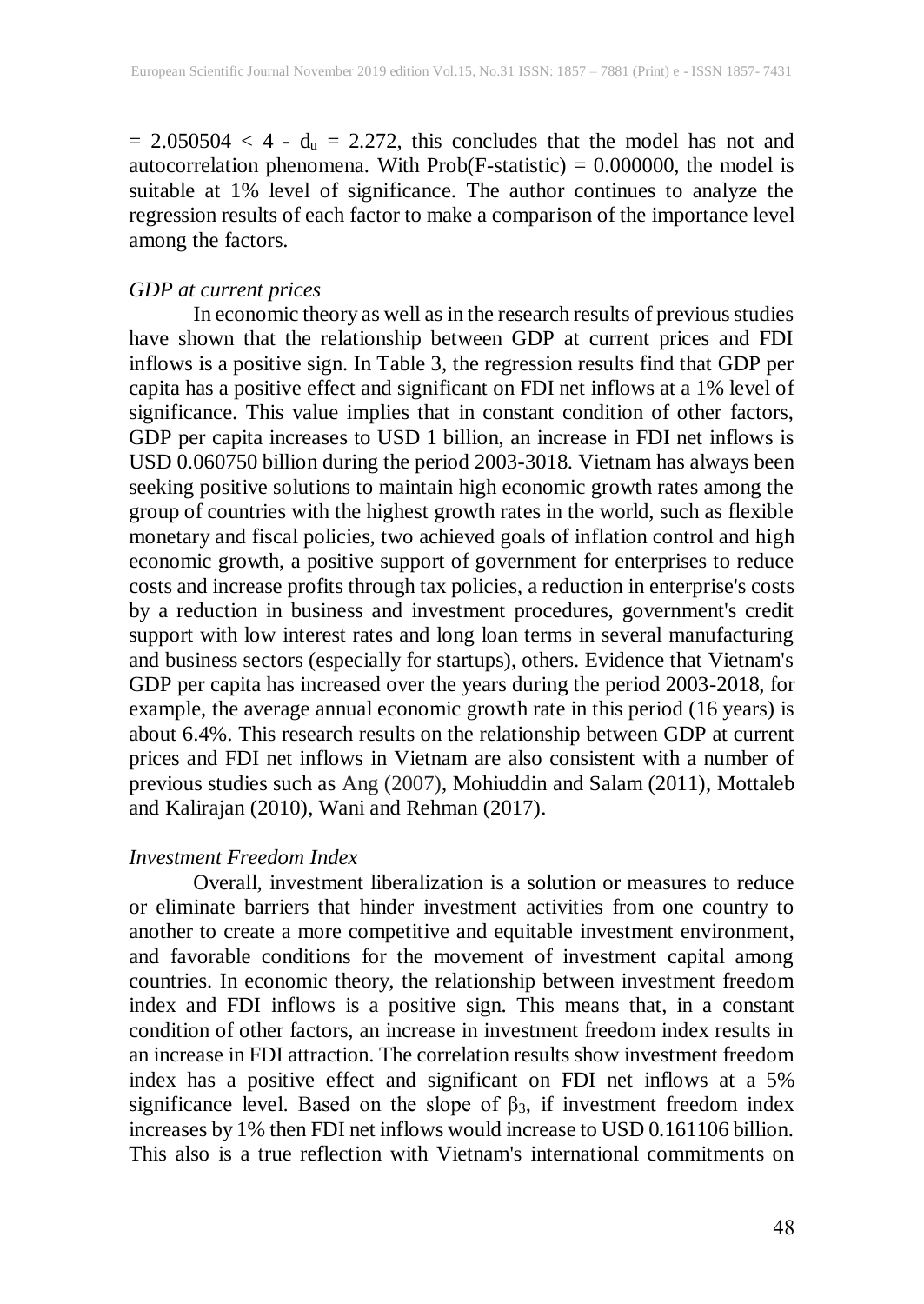investment liberalization in the process of international economic integration. Vietnam's overall goal in implementing international commitments on investment liberalization is to liberalize foreign investment activities by opening business activities and implementing non-discriminatory regime dealing with foreign investors according to a certain schedule. Within the scope of the author's research, this result is a new finding in the case study of Vietnam during the period 2003-2018.

### *Business Freedom Index*

Business Freedom Index is a set of 10 indicators by using data from the World Bank's Doing Business study: Starting a business-procedures (number), time (days), cost (% of income per capita), and minimum capital (% of income per capita); Obtaining a license—procedures (number), time (days), and cost (% of income per capita); Closing a business—time (years), cost (% of estate), and recovery rate (cents on the dollar) (According to The GlobalEconomy.com). In theory, as well as practice in countries show that the higher the index is, the stronger its attractiveness to FDI inflows. According to the correlation results from the case of Vietnam shows, business freedom index has a positive effect and significant on FDI net inflows at 5% significance level. Based on the slope of  $\beta_4$ , if the business freedom index increases by 1% then FDI net inflows would increase to USD 0.119893 billion. The research results on the relationship between business freedom index and FDI net inflows are consistent with economic theory and also to be a new finding that does not coincide with previous studies on the trend of the impact between these two factors in the case of Vietnam during the period of 2003- 2018.

Within the scope of this research, the results show that GDP at current prices, investment freedom index and business freedom index effect on FDI net inflows into Vietnam. In fact, there are still several other factors that could also impact on FDI net inflows such as per capita income, tax policies, labor costs, distance, political stability, annual inflation index, infrastructure development, others. Therefore, this is the research gap for the next studies of the author.

## **5. Conclusion and Policy Implication**

The research results of this article reflect that the effect of GDP at current prices, investment freedom index and business freedom index on FDI net inflows has a positive and significant sign in the Vietnam case for the years 2003-2018. The role of GDP at current prices in attracting FDI net inflows is strongest at a 1% level of significance while the impact of investment freedom index and business freedom index in attracting FDI net inflows is at 5% significant level. Thus, in order to compete with regional countries such as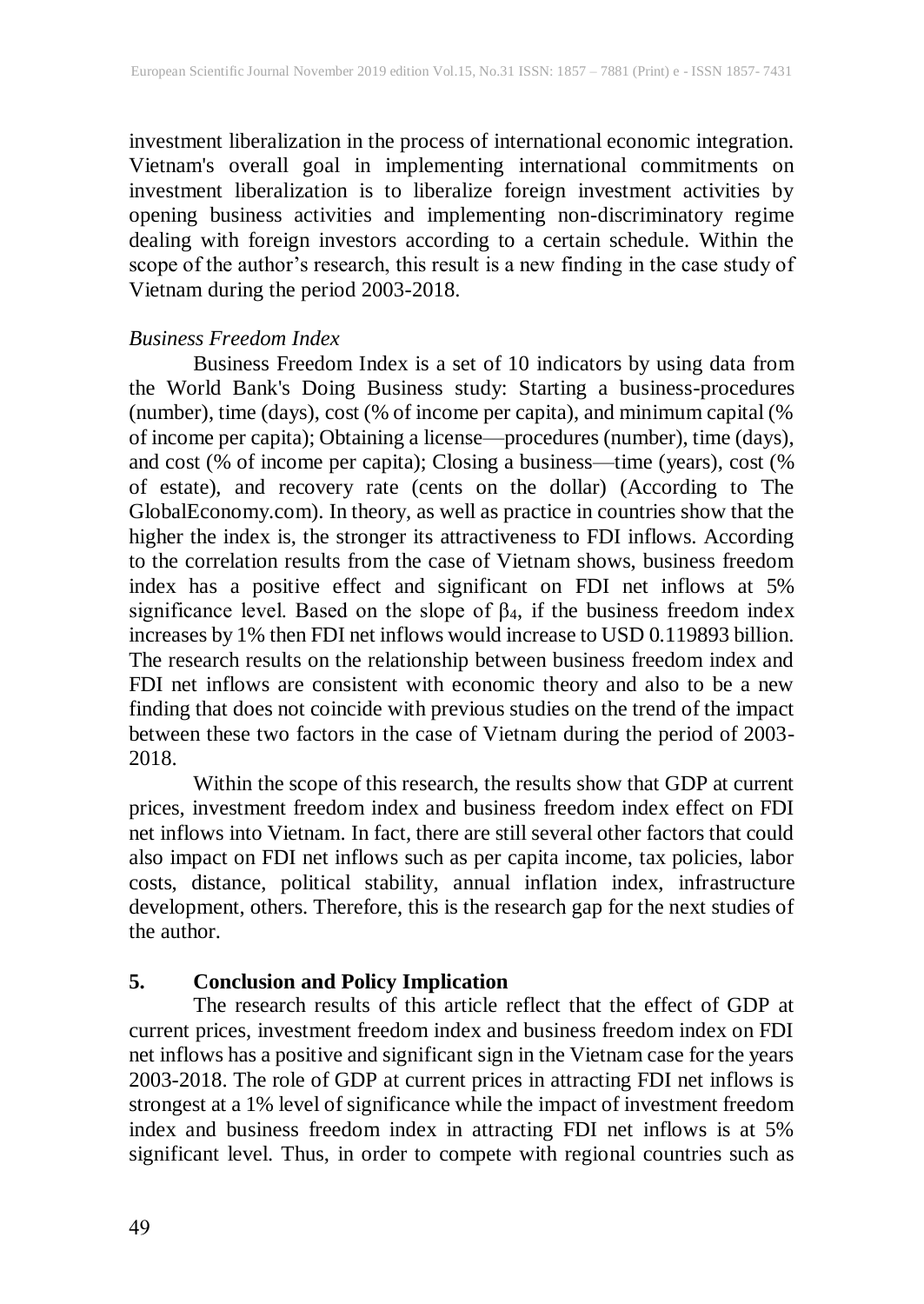China, Thailand, Malaysia, Indonesia, and Cambodia in attracting FDI inflows, Vietnam needs to continue flexibly applying fiscal and monetary policies to stimulate economic growth in condition of controlling inflation. GDP growth rate indicates the size of the economy in the future. That is an increase in real GDP, GDP per capita, people's purchasing power. If Vietnam with a high economic growth rate will have many opportunities to attract foreign investors more than other countries in region. Moreover, from the results of this study, Vietnam needs to continue improving investment freedom index and business freedom index. Because these two indexes of Vietnam are lower than in some countries in the region. Average annual in the period of 2003-2018: China (27% and 51%), Thailand (41% and 72%), Malaysia (43% and 77%), Indonesia (35% and 52%), Cambodia (56% and 41%), Vietnam (24% and 57%).

## **References:**

- 1. Nguyen and Liu (2013). Tax Burden and Foreign Direct Investment: Theory and Practice in Vietnam. *Advances in Management and Applied Economics,* 3(3), 85-103.
- 2. Franklin and Ahmed (1978). The influence of policy instruments on manufacturing direct foreign investment in developing countries. *Journal of International Business Studies,* 9(3), 81-94.
- 3. Peters and Kiabel (2015). Tax Incentives and Foreign Direct Investment in Nigeria. *IOSR Journal of Economics and Finance*, 6(5), 10-20.
- 4. Hsu et al. (2018). Tax Incentives and Foreign Direct Investment in China. *Applied Economics Letters*, 26(4):1-4.
- 5. Ali and Guo (2005). Determinants of FDI in China. *Journal of Global Business and Technology*, 1(2), 21-33.
- 6. James B. Ang (2005). Determinants of foreign direct investment in Malaysia. *Journal of Policy Modeling*, 30(2008) 185–189. DOI:10.1016/j.jpolmod.2007.06.014
- 7. Mohiuddin and Salam (2011). Determinants of Foreign Direct Investment in Pakistan. *Journal of Independent Studies and Research\_MSSE*, 9(1), 117-124.
- 8. Enisan (2017). Determinants of Foreign Direct Investment in Nigeria: A Markov Regime-Switching Approach. *Review of Innovation and Competitiveness*, 3(1), 21-48.
- 9. Demirhan and Masca (2008). Determinants of Foreign Direct Investment Flows to Developing Countries: A Cross-Sectional Analysis. *Prague Economic Paper*, 2008(4), 356-369. DOI: 10.18267/j.pep.337